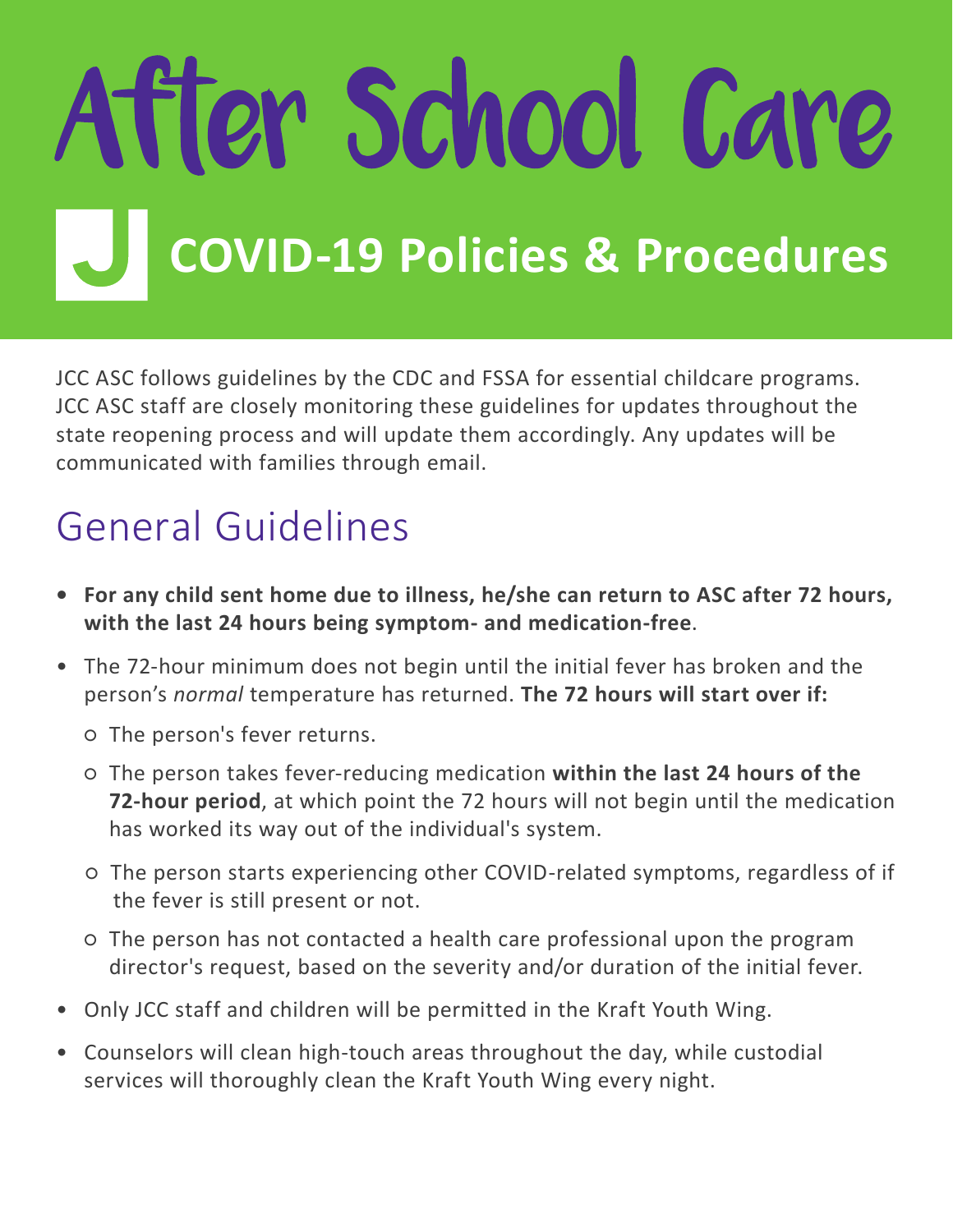# After School Care **COVID-19 Policies & Procedures**

#### Face Coverings

• Children will wear masks in public indoor areas, i.e. when traveling to/from different areas of the JCC (the Kraft Youth Wing is considered private since only ASC staff and children are allowed in the ASC wing, so children may remove their masks while in the wing). Staff will wear masks in all indoor areas.

### Grouping Guidelines

- Children will be grouped with a ratio of 20:1 and **social distancing will be utilized**.
- Each group will have a home base area in the Kraft Youth Wing. Their home bases will serve as a room for pick-up and drop-off hours, eating snack and if any activities must be inside due to either weather or space constraints.
- If groups are in a large room together, groups will be spaced apart according to CDC guidelines and separate entrances will be used.

### **Testing**

- **• If any family member is tested, regardless of the reason**, ASC Staff **MUST** be contacted prior to the test date and no one in the household will be permitted to return to the JCC campus until a negative test result is received.
- **• ASC Staff will notify families of any open tests** of any individuals (staff or families) associated with the program. Families will be notified when test results are received.